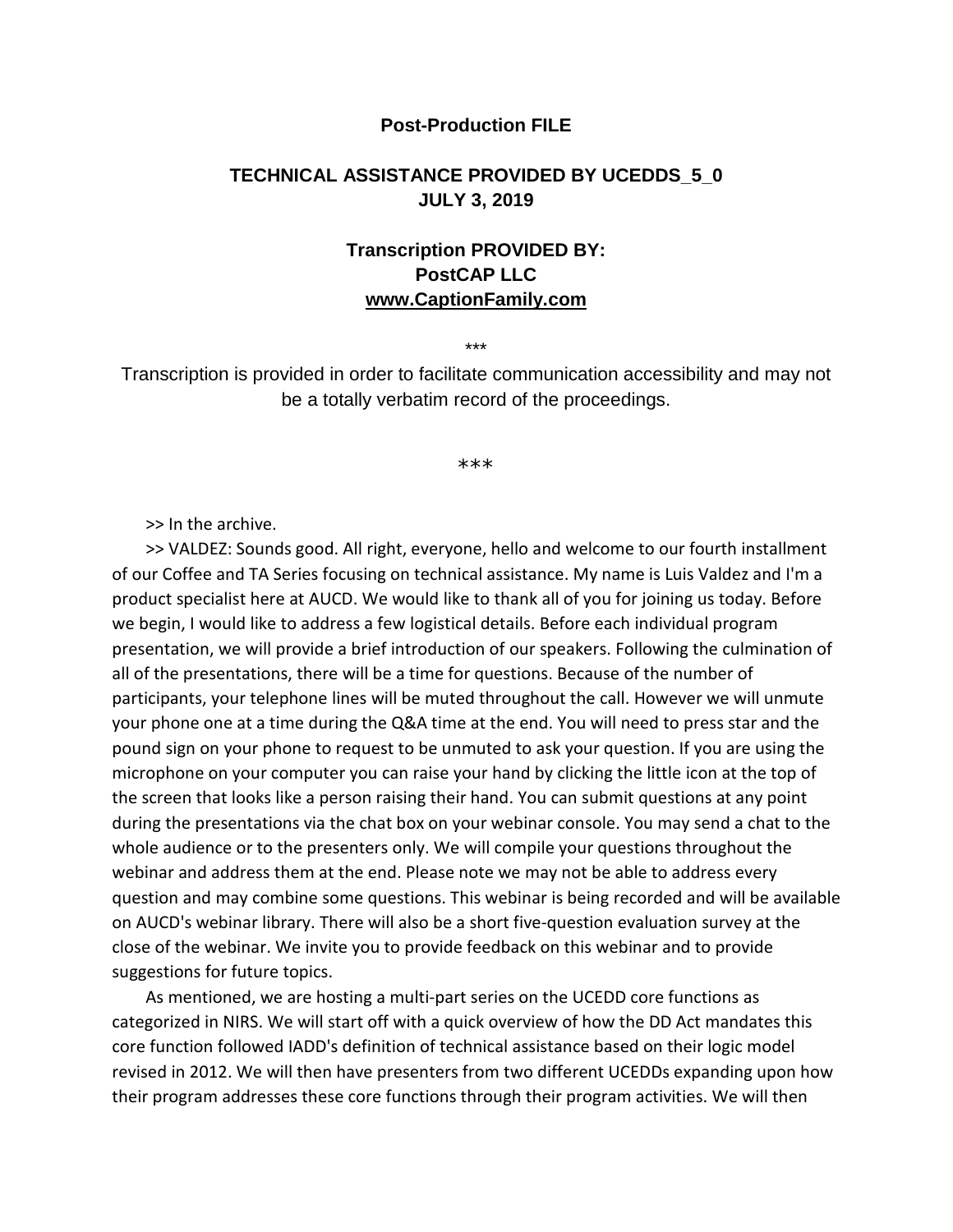conclude with a period for question and answers.

Previously we held our first three installments on interdisciplinary preservice preparation specifically for UCEDDs without a LEND program work training grant, continuing education and community training. The archive of those webinars are available on AUCD's webinar library. This particular installment will focus on the next core function, technical assistance. Here is a list as a heads-up of our upcoming webinars planned in this series.

Section 153 of the Developmental Disabilities Assistance and Bill of Rights Act of 2000 referred to as the DD Act covers the purpose and scope of activities to be undertaken by the National Network of UCEDDs outlining a series of core functions. The act includes a specific text, provision of community service, that provide training or technical assistance for individuals with developmental disabilities, their families, professionals, care professionals, policymakers, students and other members of the community. That text was subsequentially split into two UCEDD core functions, community training and technical assistance.

Further, IADD issued a final rule in 2015 providing guidance an implementing the DD Act. In this guidance IADD specifically mentions the need for each UCEDD to have a written plan for how their program will implement the core function. This will also be a topic of a future installment of this series.

This is also echoed in the UCEDD funding opportunity in which each applicant must provide a five-year plan for carrying out the core functions as outlined in the DD Act.

And finally, based on IADD's logic model in which they provide definitions for each core function, the definition provided for technical assistance is as follows, direct problem-solving services provided by the UCEDD faculty/staff to assist individuals with developmental and other disabilities, families, programs, firms, agencies, or other entities in improving their outcomes, services, management, and/or policies.

First we have Colleen McLaughlin. Colleen is the Associate Director of the Boggs Center on Developmental Disabilities. She is responsible for directing the center's disability policy and community training and technical assistance initiatives. In collaboration with the Executive Director, she coordinates the Center's UCEDD-related functions in strategic planning. She received her Master's in education from Temple University and Bachelor's in science from the University of Pittsburgh. Her work has focused on inclusive community supports and services for people with intellectual disabilities. With more than five years experience working at the Institute on Disabilities at Temple University and ten years of experience at the Boggs Center, she brings expertise in self-determination, direct support workforce development, service coordination, quality improvement, systems change and disability policy.

Please join me in welcoming Colleen McLaughlin.

>> McLAUGHLIN: Hi, everyone. Thanks, Luis. I'm glad to be able to be here tonight to share some of our experiences at the Boggs Center providing technical assistance.

So one of the things that we strongly believe and learn through years of experience is that technical assistance is really critical to implementation of any best practice. And the TA that pro provide at the Boggs Center reaches a variety of people from day-to-day practitioners such as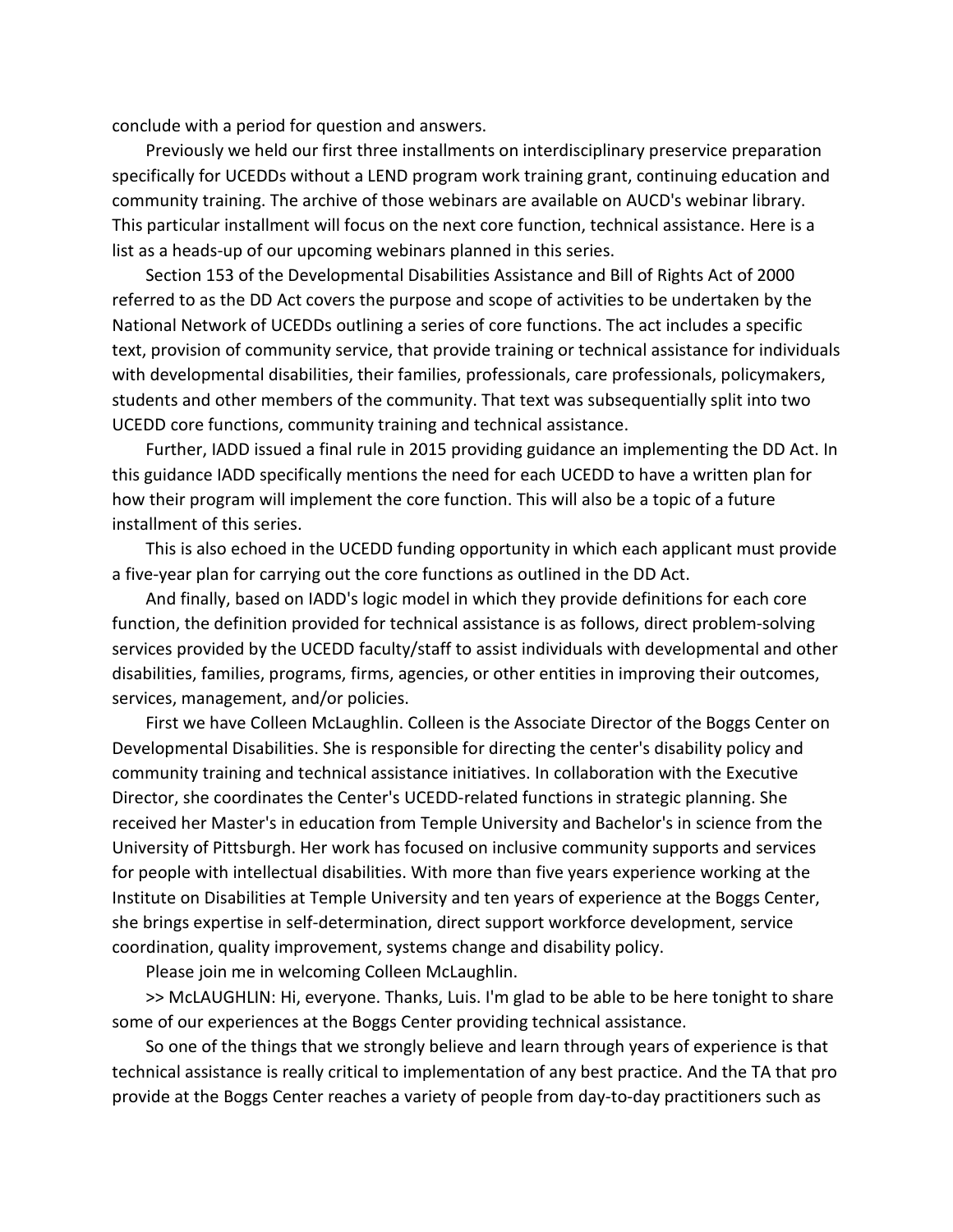Direct Support Professionals and clinicians but also provider organization leaders, our systems leaders, people with disabilities and families. And we approach this through a variety of methods.

One of the things we really want to do is be able to support organizations to develop effective implementation strategies so that they can really build capacity and then sustain these efforts, especially as turnover occurs within their organizations.

And one of the things that we really take great effort to, since we also do a large amount of training, is that we tie our technical assistance directly to our training opportunities with our ultimate goal, which is helping people move from that information from knowledge to practice and then eventually so it's habit.

We have three major focus areas in terms of partners at the state level. And we do a lot of our technical assistance through contracts with the state entities. So we have contracts with our Department of Education in New Jersey. We have a subaward through another repurpose entity with our Department of Children and Families children's system of care and then our adult supports and services. We do a lot of work through our Division of Developmental Disabilities. And those are the three areas I'm going to focus on today. And provide some examples of our technical assistance.

I'm going to start with the education system. And through our work with the Department of Education, we have a long-standing Positive Behavioral Interventions and Supports in schools project. This has been in existence since 2003. And it's probably one of our longest-running technical assistance efforts on a single topic. It has reached more than 200 schools across the state. And it's the schools that have been able to implement the strategies with fidelity that have shown significant decreases in office conduct referrals as well as a variety of other successes.

I'm probably going to dive in a little bit more with this because we use a lot of the positive behavioral support in schools strategies across all of our technical assistance areas. Our PBIS program uses a model that's very similar to other PBIS models in the fact that we're using a three-tiered approach. The first tier is the universal interventions approach that really teaches and reinforces a consistent set of behavior expectations for students, staff and settings school-wide. So the efforts reach not just kids with disabilities but all kids within the school.

Then there's a secondary interventions approach, which really provides small group and individual support for students with repeated problem behaviors. And then the third tier is the individualized interventions approach that really provides assessment-driven individual support plans for students with disabilities who may have the most intense needs.

And given that this project is really long standing, we've been able to learn a lot from it. And one of the things we like to do at our UCEDD is cross pollinate our projects and use learning from our projects to really infuse best practice into our other projects. So we really try to use this multi-tier approach regardless of whether it's PBIS or whether it's working with adults supports and services. And it's been really, really successful in that way.

One of the things we always try to do across the board, whether it be the education,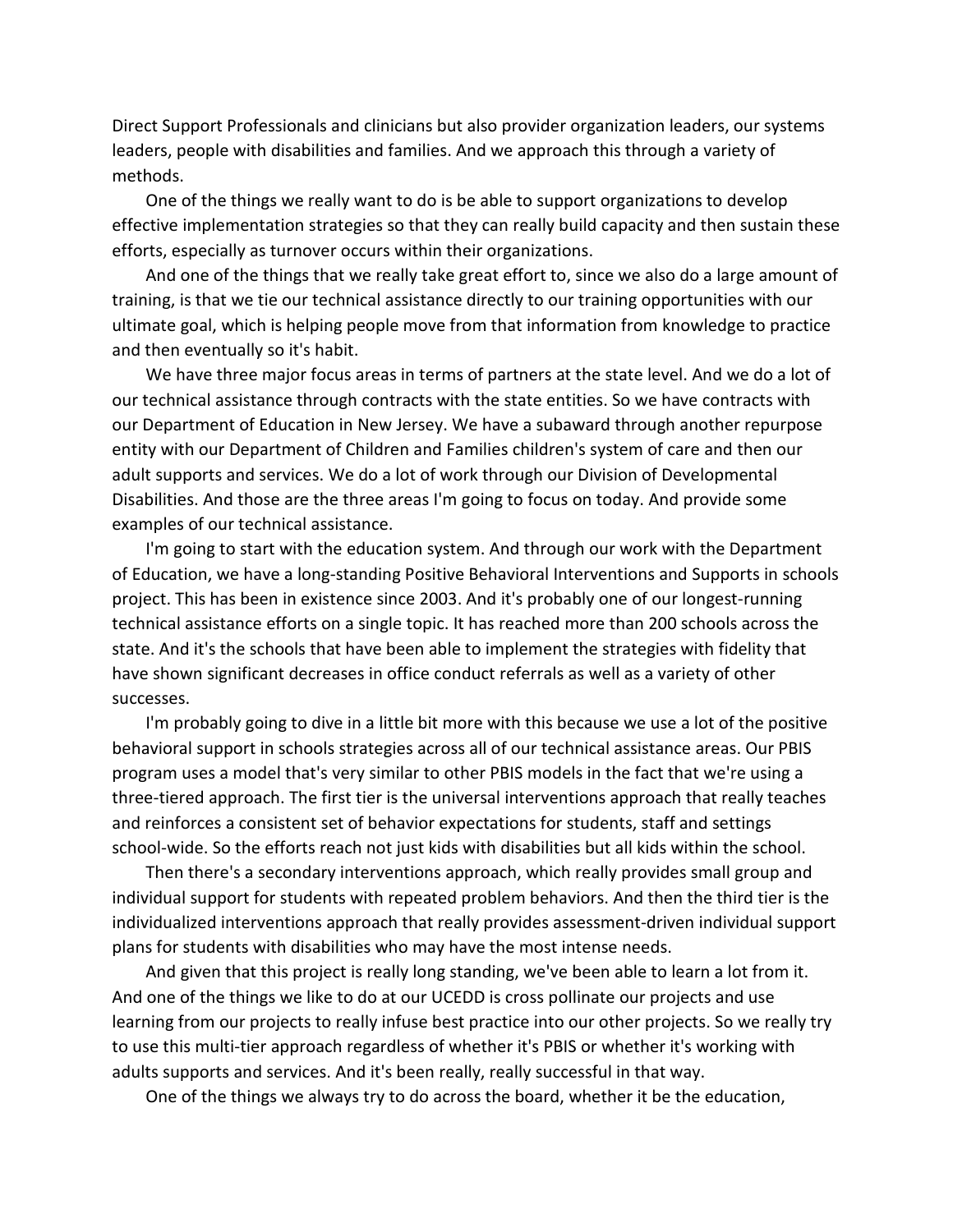children or adult service system is we make it a point to make sure we meet with organizational leadership before getting started with the technical assistance to really make sure that everybody is on the same page and start to plan in a strategic way. Doing this at the onset and then also periodically really helps us to create buy-in. And it also increases the support from the topdown so that all of the people implementing it at the various organizations feel supported and have someone to go to at their organization. We also try to collect internal stories and have those champions involved in those meetings so that they can share the real boots-on-the-ground type of experiences. In addition to the PBIS project under the Department of Education, we also have a very strong community-based instruction project. We have a team of training and consultation specialists that have been teachers in the past. And experience with CBI. Working with a variety of school districts to implement community based instruction for students with disabilities. Typically at the age of transition. And our goal there is to help these schools teach -- provide CBI to the students so that they can successfully gain employment. And the goal with that then is be the employment -- the employment not just be while the student is in the school but also that they have those skills to seek employment upon graduation, as well.

One of our newer projects within the Department of Education is our PCAST programming, the person-centered approaches in schools and transition project and the goal for this project is really to increase the use of person-centered practices in the Individualized Education Program development process, the IEP process.

In this we not just train school teams but provide technical assistance to school teams to teach them how to use structured conversations that are useful in learning about the students' transition goals. Through this we provide technical assistance to help transition teams develop one-page profiles. And most importantly, really actively engage the student in their own planning. So that they have clearly defined goals for what they want to achieve after graduation, as well as what the school -- as well for school life.

And it's been really -- all of these projects have been really successful. And overall have done a lot to really increase students' self-determination and increase the voice of students and parents within the school districts.

So within the children's system of care, this is probably one of the more clinically-based modes of technical assistance that we provide at the Center. A few years ago in New Jersey services for children with disabilities moved from New Jersey's Division of Developmental Disabilities to the Department of Children and Families. So that children are served in one department and then adults are served in another department. And as you can imagine with any systems change, there's significant capacity-building needs related to education with working with a new population. Adapting existing models of services to meet the needs of a new service recipient. As well as building sustainable efforts across the board.

And we've been involved in this effort since the transition over and it's a continual work in progress.

With this primarily right now our technical assistance focuses on providing consultation to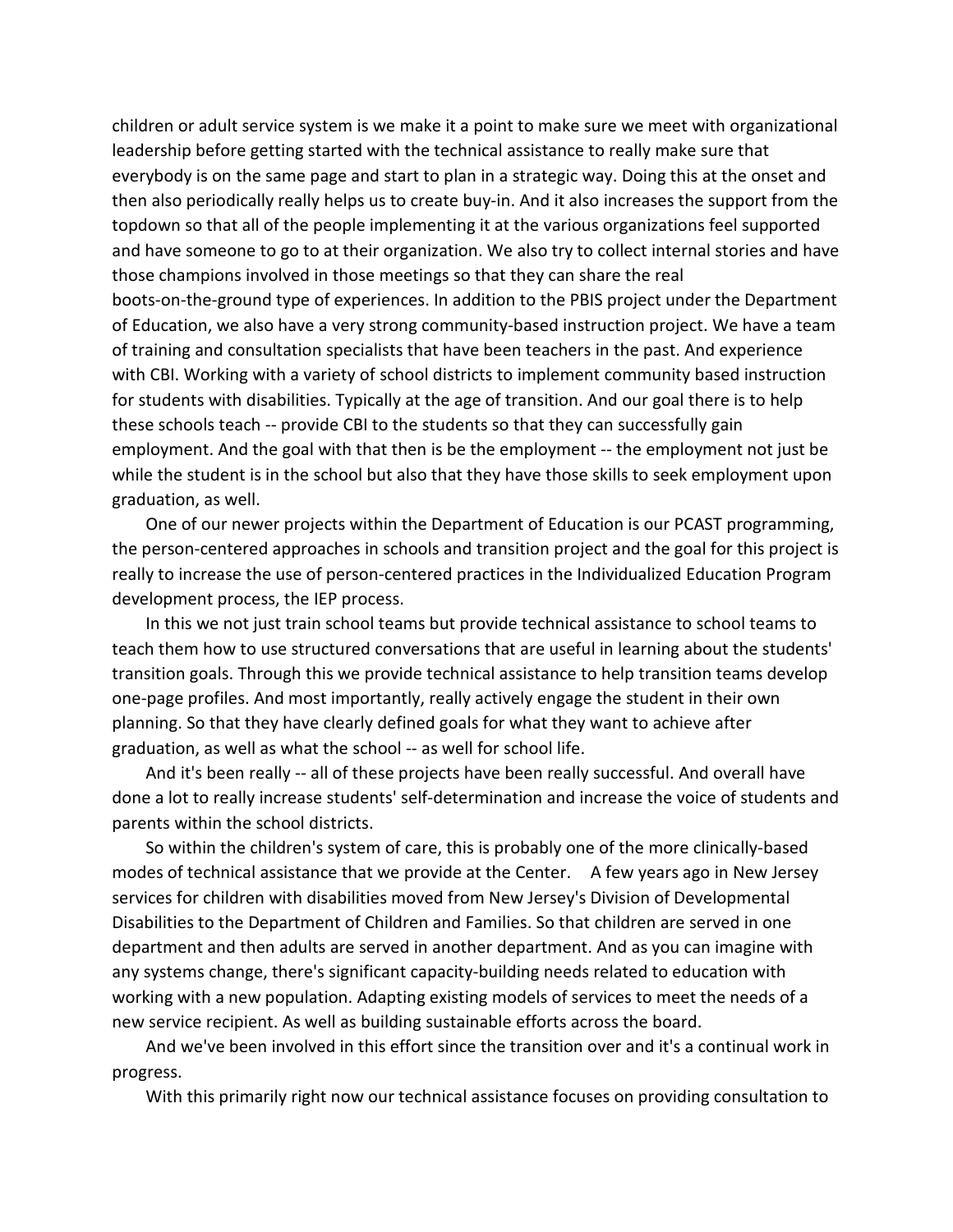child support teams that are working with kids with really intensive behavior support needs. Typically those for which services have been extremely hard to find. They have been ineffective. Or the child is at risk of out-of-home placement. Or the child has been placed out of the home and is getting ready to come back into the home and they want to make sure supports are effectively in place.

One of the big things with this project is we have had a unique opportunity to provide a feedback loop to our state systems leaders at the children's system of care to really help them flesh out the needs to children with disabilities. And as a result of our technical assistance and the creation of this feedback loop, some of therapy practices have been changed and adapted to better meet this population. Which has been really great. And it's a continual work in progress.

So moving on to adult supports and services, we have a variety of technical assistance efforts really focused under our contract with our Division of Developmental Disabilities. In - with adults, we also have a project that's focused on positive behavioral supports and supporting people with dual diagnosis.

One of the things that we do with this is we work directly with service provider organizations throughout the state to help them implement positive behavioral supports through a team-based approach. And that's really our focus of the technical assistance is one of the things we learned is that oftentimes organizations don't know how to implement a team-based approach. It's sometimes one-off. A clinician or a behaviorist giving the plan to address a core professional with the assumption that it's just going to be followed through with.

So one of the things that we do in our TA is really strategize with the organization and help them cultivate teams in ways that work best within their organization.

So our goal with this is really to help the providers, first of all, conduct effective evaluations, develop a behavior support plan, but then help the agency and sometimes consultant behaviorist work in partnership with Direct Support Professionals and frontline supervisors to ensure the successful implementation of these behavior plans.

The other thing that we want to do is infuse a concept of positive behavior approaches to be implemented across the organization regardless of the existence or need for a behavior plan. So we want to make sure that they are using these techniques on a wide-spread basis.

And the other thing we do with the PBIS and dual diagnosis project is we have expertise in our center and collaborators with NADD so one of the things we'll do is go into organizations and provide technical assistance to help them implementation the NADD credential. This includes helping them to identify the training needs that they may need to help their staff obtain the knowledge and skills they need to have the credential. Figuring out who in their organization is going to pursue the NADD credential first. And then helping them to really expand it so they have credentialed Direct Support Professionals and clinicians organization-wide.

This year we were really lucky to launch a new quality improvement initiative with our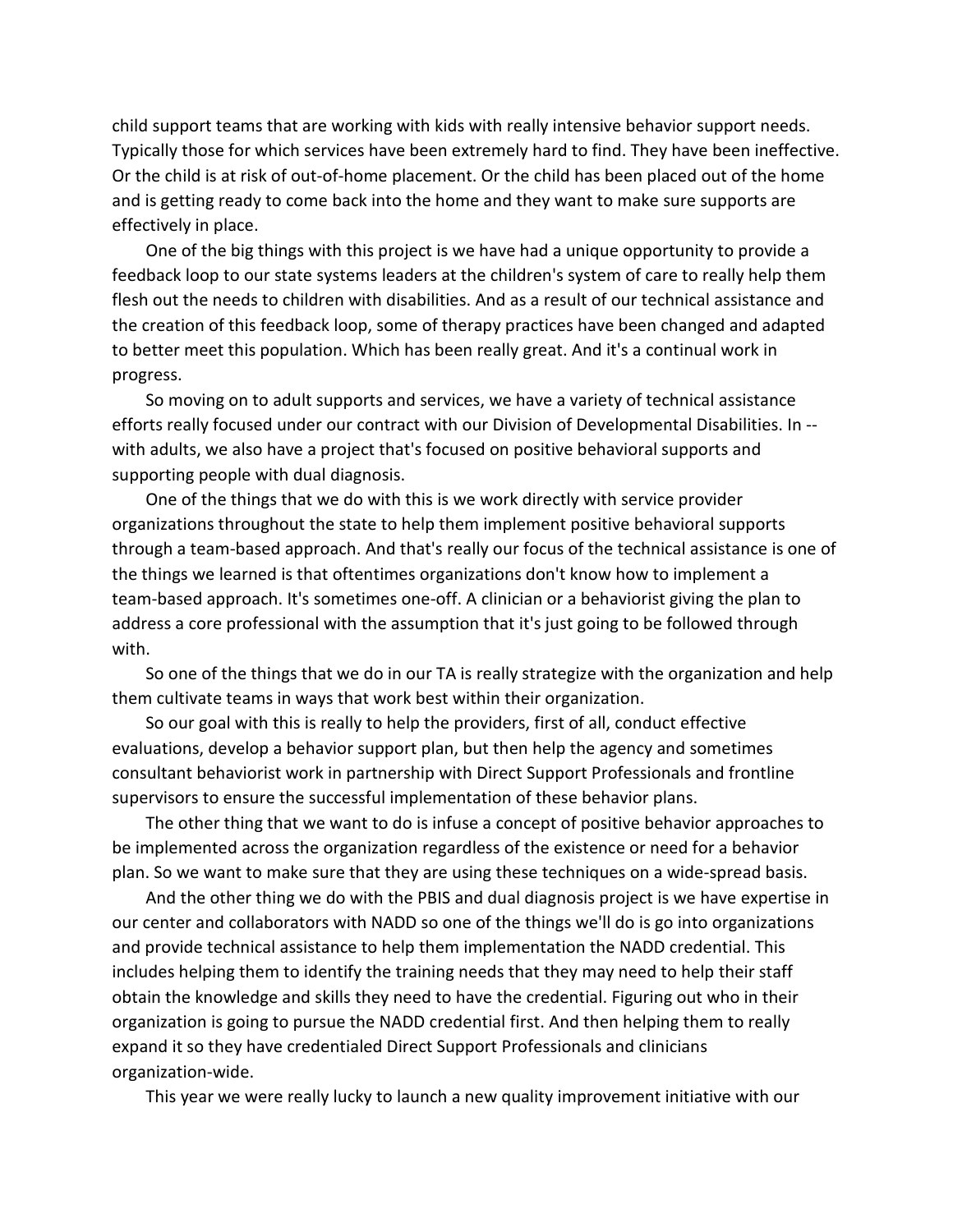Division of Developmental Disabilities. And through that we have been able to launch Council on Quality and Leadership personal outcome measures. We're helping them right now to infuse concepts into some of the state planning and monitoring tools. That's a work in progress that really just got started. And we're excited to see what comes out of that.

As part of this effort, the Boggs Center and the Division of Developmental Disabilities each have two personal outcomes certified trainers and we recently started to offer the four-day interviewer training to interested providers. Now, we could have easily stopped there and provided the training and assumed that the providers would just go off and running with that. But through our experience the technical assistance is really critical. So part of this effort is we're providing technical assistance to help each of the organizations implement and use the implementation process successfully from conducting the effective interviews after training. But also in helping them to identify how to use the information they pull from those interviews.

So we really start a process very similar to our other technical assistance efforts where we have met with provider leadership first, mapped out a game plan, implemented the training. And at the beginning we'll meet at least monthly with each of the provider organizations to help them build a Strategic Plan and implement the strategies so it becomes a sustainable effort.

Our ultimate goal with that is obviously improved quality service and more importantly better outcomes for people with disabilities. And then we also hope that the agencies will eventually pursue the QL accreditation through the process.

We have a very long history of working together with people with disabilities and families. As all UCEDDs do. The majority of our technical assistance efforts in this area really focus on increasing the voice of people with disabilities and families and empowering them to share what they want and need out of supports and services and out of their lives.

Some of our trainings that we offer include a self-advocate as a co-trainer. So one of the things we do to really increase the availability of self-advocates that are able to go out and do peer-to-peer training is we do targeted coaching with self-advocates to help them to develop their communication skills and presentation skills. And we do this an a one-to-one basis. And we also do this through our partners in the policymaking program and other efforts sometimes with our Community Advisory Committee.

In addition to these efforts, we also have an information and referral email line and we get frequent phone calls, as many people do. And we really provide a great deal of assistance navigation technical assistance and we do -- all of our staff have some hand in the pot with that in terms of just really helping people to navigate the system. The good thing is we always keep our tabs on those, the referrals we're getting, in terms of information. And we're gathering this information to determine what the needs of the New Jersey stakeholders are. And we use this to develop a variety of informational publications. And this input has really resulted in dozens of information or publications at this point in time.

This year we're actually really excited to launch another technical assistance effort where we're collaborating with DDD as well as the DD Council and the Community of Practice for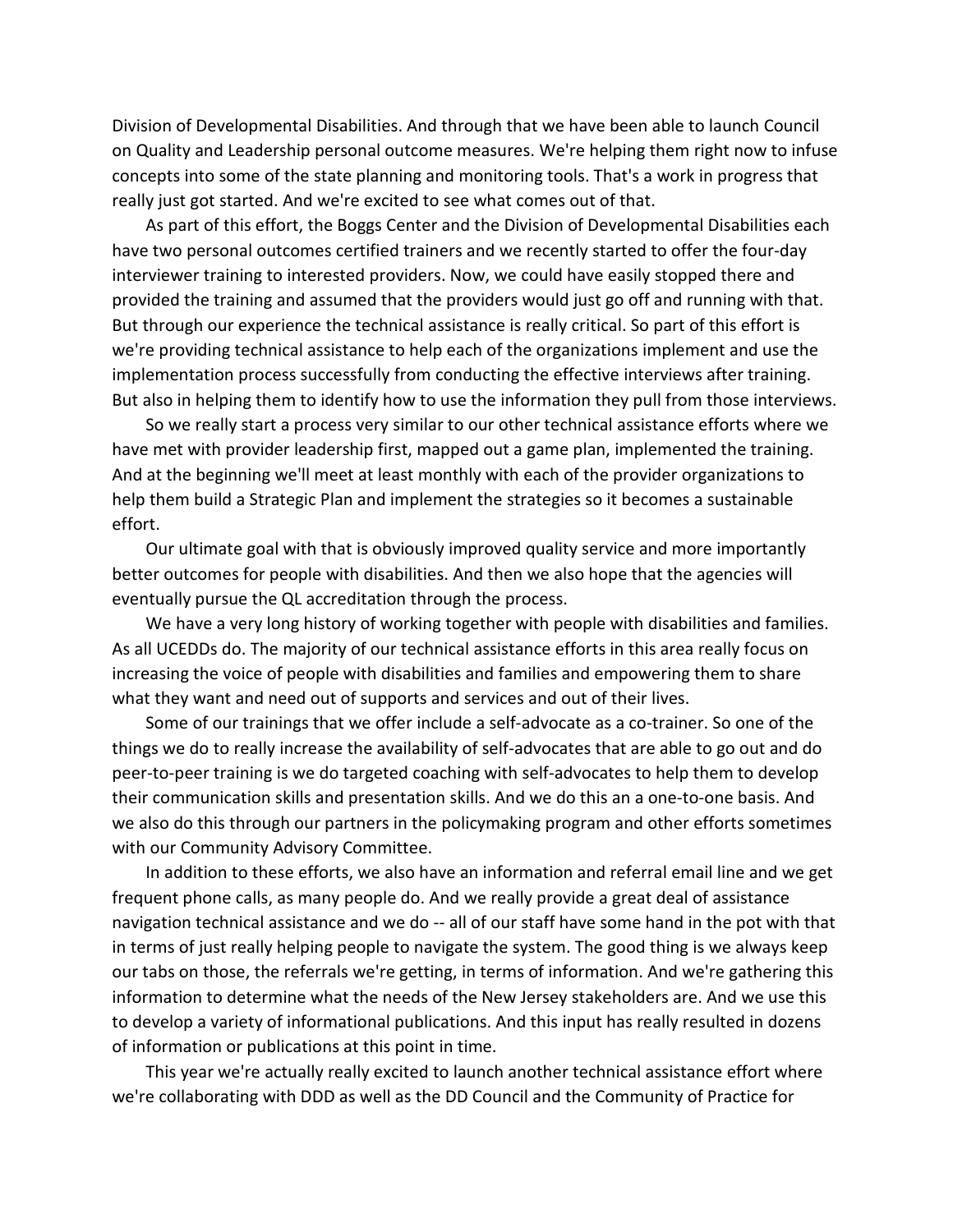supporting families. A project that many of you probably know about that's run out of the UCEDD in the University of Missouri Kansas City. We had the opportunity to introduce that project through our DDLS when Shelly Reynolds came to speak a few years ago. We brought her back again this year and introduced the opportunity to DDD and write the proposal to get that off the ground this year so we're excited to start that.

Obviously employment is a really important topic. And we have -- even before helping New Jersey to become an Employment First state we focused on increasing employment for people with disabilities. And we have a long-standing training series that we're constantly reviewing and revising to meet the needs. It's currently required training for employment specialists and job coaches throughout the state. But since then we have really expanded our efforts in technical assistance a great deal so that we're able to better support organizations that have traditionally provided shelter workshops and day habilitation services. So that they can shift their business model to one that really focuses on employment and actively engaging people in their communities. Rather than the traditional place-based models. So that's really grown over the past couple of years. And we're looking forward to seeing the outcomes of our efforts.

Since I've been -- we've been working on a variety of Direct Support Professional workforce development activities for probably more than two decades now. It's a really strong focus of our center. We are currently the state's policy direct support system administrator. And in this role we provide day-to-day technical assistance to agencies that utilize that learner management system and the curriculum.

The other thing we do in that role is support our state in data collection and identification of ways to better utilize the training to meet the educational needs of DSPs most effectively.

In addition to that, a few years ago we launched a New Jersey-specific career pathway that utilizes the college direct support combined with mentoring and portfolio development and we provide technical assistance to organizations -- really one-on-one to organizations that are interested in adopting that career path. In addition to that we also provide technical assistance to help provider organizations implement NADSP the National Alliance for Direct Support Professionals credentials and we have recently embarked on technical assistance related to implementing apprenticeship programs. And we have worked within Rutgers actually providing some technical assistance to some of our partners in labor and management on apprenticeship models specifically geared towards Direct Support Professionals.

And we're really excited about our partnership we recently built with the New Jersey Council of Community Colleges to expand educational and credentialing opportunities for Direct Support Professionals but also increase postsecondary opportunities for people with disabilities. And that technical assistance is really going to start this coming year.

And then really in terms of the technical assistance we provide, we recognize the quality improvement and increasing community inclusion for people with disabilities is really the primary goal of all of our technical assistance efforts. And in order for that to come to fruition, there's the day-to-day practice level things that need to happen. But there's also a great deal of systems change that needs to happen. And as the UCEDD, we're obviously the bridge from the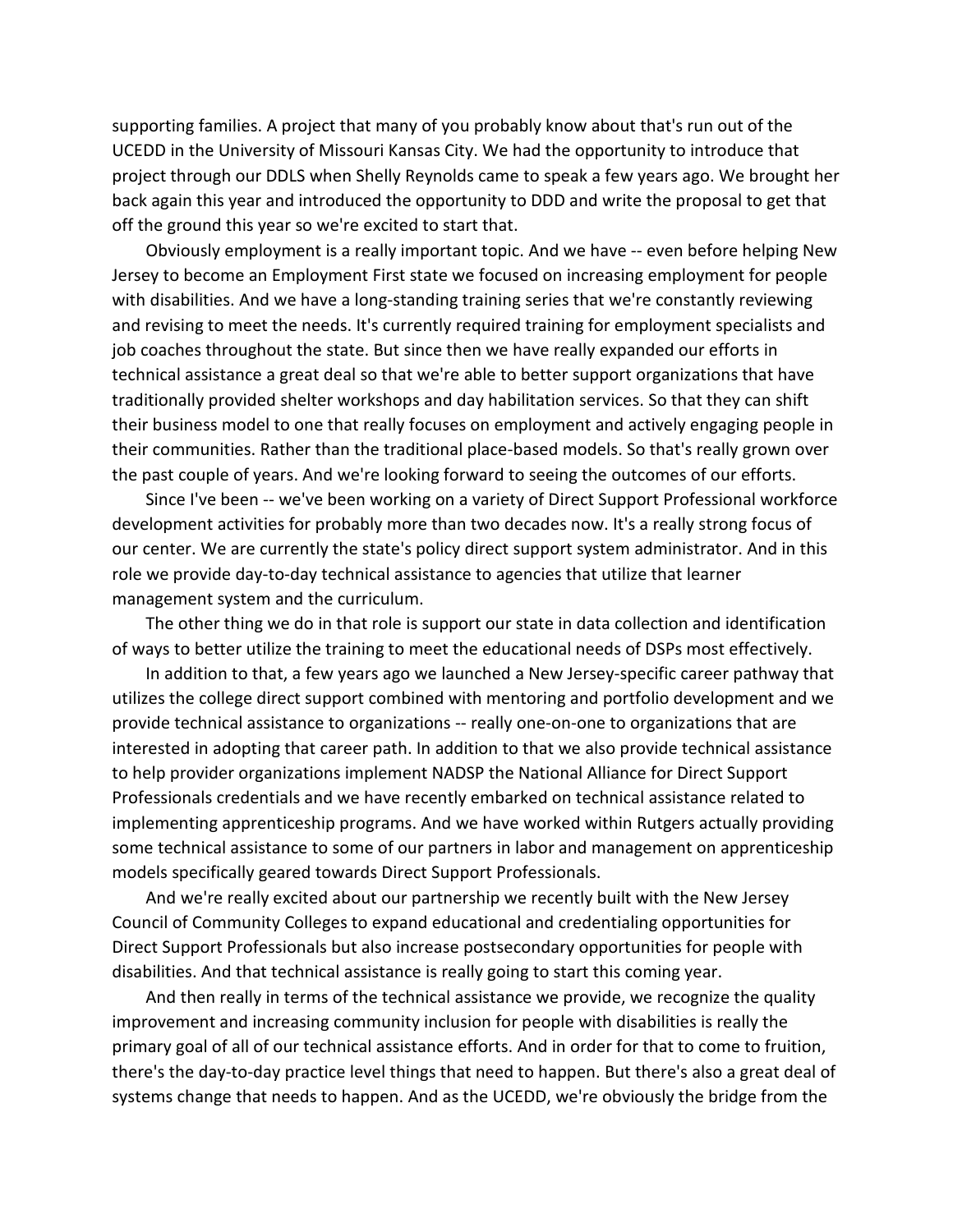university to the community. But where we're at, we're uniquely situated through our partnerships to also be a bridge to the state level. And as such, with all of our technical assistance efforts, we're really able to create a feedback loop to our partners at the state level.

So the information we gain through our day-to-day technical assistance, we're able to keep accurate documentation, rate stories of success as well as challenges, and relay that to our partners at the date level. This really helps to give them information they need to guide their efforts and make changes to policy and practice.

We also are able to, as all UCEDDs, bring national best practice that we make available -that's made available through our network here with AUCD. And then also our connections to state leadership and program staff. We make it available to -- I'm sorry; we make it available to state leadership and their program staff through direct contacts. And we also have some training projects to bring these best practices to the state like our Developmental Disabilities Lecture Series. And we also reach out to consultants to bring them in to provide technical assistance to our state partners, as well.

And then just to wrap up, some of the things -- the tips and tricks that we have learned through our technical assistance efforts is it's really, really critical to enlist organizational leadership and create that buy-in and support. We also make sure we document progress. The successes, the challenges, and next steps. Sometimes the documentation is the most challenging thing. But it's really critical to be able to increase action, replicate the strategies and then create that system feedback loop.

It's also an easy way to create the feedback loop with the people actually receiving the technical assistance. We have learned that it really helps to share the documentation with them so that they are pushed a little more to continue that sustainability.

Whenever we're working with a provider or a systems leader, we always leave with next steps. And then the other thing we try to do, we want to make sure we build capacity but we don't want to get out too soon. We want to have consistent follow-up with the organizations and people we're providing technical assistance to so that sustainability exists. So while the school or organization may be off to the races and good to go, we may taper back some of our technical assistance. But we'll at least touch base to make sure that the momentum is carried forward. Especially when turnover of leadership or core professionals or educators change because we know that's really important. We'll turn it over to the next group. Thank you.

>> VALDEZ: Thank you, Colleen. Next we have Jana Ferguson, Terri Vandercook, Kelly Nye-Lengerman and Barbara Kleist. Jana Ferguson is a project coordinator for the Institute on Community Integration University of Minnesota where she works in the area of transition to provide training and technical assistance to districts on Check & Connect and expanding the circle around the country. Terri Vandercook is the Assistant Director of the TIES Center. She previously was an Associate Professor and Chair of the Department of Special education at the University of St. Thomas and coordinator for the program in developmental disabilities. Kelly Nye-Lengerman is a research associate at the University of Minnesota through the Institute on Community Integration. She leads the Community Living & Employment area of ICI. Barbara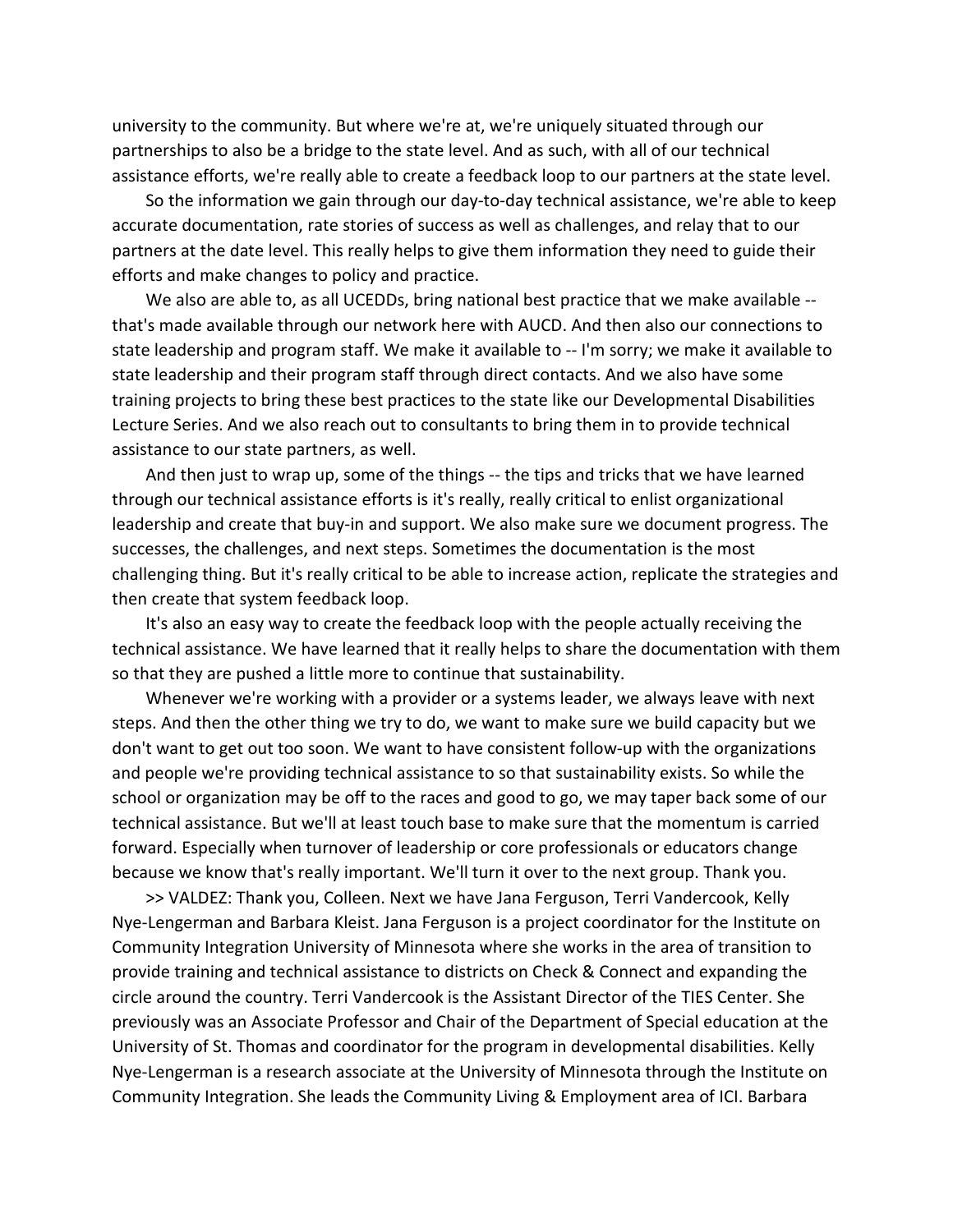Kleist is the Program Director for entrepreneurial and development programs at the University of Minnesota's Institute on Community Integration. Please join me in welcoming Jana, Terri, Kelly and Barbara.

>> NYE-LENGERMAN: Hi, good afternoon everybody. This is Kelly and you get sort of a four-for-one deal here today. My colleagues and I are going to share a few examples, successes, challenges, pitfalls around technical assistance today here specifically in Minnesota. And we have been in existence as an organization and as an institute for over 30 years now. And really as part of our mission not only is it sort of legislatively mandated within the DD Act to be able to provide technical assistance, it's really core to the mission of who we are as an organization, how we onboard staff, how we connect partners and policymaking, how we connect with advocates and families, is really the underpinning of the work. So much that we do as an organization is really focused on that informal technical assistance and support that we give our fields and industries in our state.

So I'm excited to be able to share that with you today. I think one of the things that you're going to hear from my colleagues here that I think we struggle with around technical assistance is we're a larger UCEDD and with that we have a number of different centers and projects and activities. And while the core to our UCEDD has technical assistance components, so do many of our other grants and contracts. And many of them are in different areas, as you'll hear from Terri, Jana and Barb. And so part of the challenge as Colleen had said was documenting that technical assistance and circling back.

So sometimes it's really important to consider and think about as a center what are the ways that we're internally sort of communicating with each other about what we're doing in the technical assistance space. So we avoid duplication or we avoid any mixed messaging.

So I believe I'm going to turn it over to my colleague, Terri, at the moment. And she's going to talk a little bit about the technical assistance space that she works with within the TIES Center.

>> VANDERCOOK: Okay, thank you, Kelly. As Kelly indicated, the ICI work covers the entire age range from children who are very young through adults.

So the project that I'm going to say just a little bit about is the TIES Center. And that TIES project focuses on elementary and middle school level students. And the TIES Center is, as the slide indicates the National Technical Assistance Center on inclusive practices and policies for students with the most significant cognitive disabilities.

And this graphic tells you both what TIES stands for and also gives you a better sense of what our focus is.

So what we are focused on doing is increasing the time, the instructional effectiveness, the engagement, and by engagement we are referring to engagement with typical peers in the school community as well as engagement in the general education curriculum. And then lastly state support for inclusive practices.

We, like many technical assistance centers, provide technical assistance across the universal, targeted, and intensive. And because the time is really limited today, I'm going to say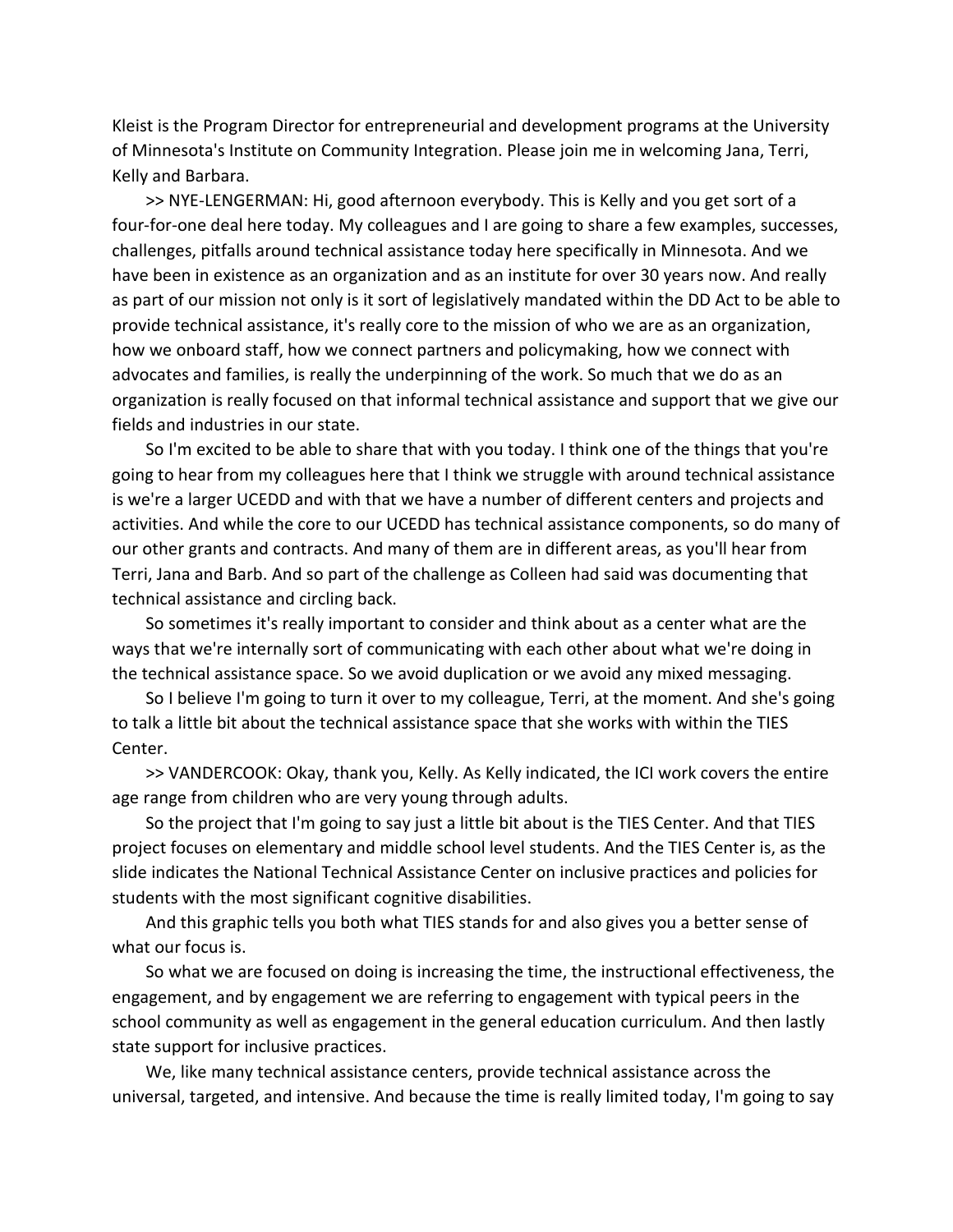just a little bit about some of the work we have been doing with the TIES Center related to intensive technical assistance.

So we are in our second year of -- this is a five-year project. And last year we went through a selection process to identify the first state that we would work with intensively on inclusive education. And Maryland was selected. And right now we are in the process of identifying a second state to be the focus of intensive TA.

So this is -- it's really our structure for supporting intensive technical assistance. So you can see by looking at the graphic that we use leadership teams across the levels of state, district and school. And we think that's really important by evidence-based practices in schools, as you know, are influenced by a broad array of factors at the Federal, state and district school levels so we think it's really important to work across each of those levels. A couple of other things I would point out in our intensive TA structure, you may notice that there is intentional overlap in the team membership across the state, district and school teams. And we do that intentionally because we want there to be supports and cross communication across those different leadership teams so that they can share perspectives with one another, share information, as well as problem identification and solving problems at the appropriate level.

One thing that we have been in -- one specific activity that we did with each of the leadership teams this past year, we are creating a tool that identifies best practice indicators for inclusive education and we creates a version of that tool for the state, district and school level. And we took the leadership teams through the reflecting upon those best practices, identifying priorities, and then creating action plans to make progress in their creation of inclusive school communities. And that best practice indicator, we refer to it as the ROXIE, which stands for Reflecting on Opportunities for Excellence in Inclusive Education. And what that tool did was also help us to communicate with each of those leadership teams both the breadth and the depth of what's involved in this complex issue in creating and supporting inclusive school communities. Then when you look at the bottom down there where it says support at all levels, three things that each of the teams have to address, we have to focus on in our collaborative work, is a focus on communicative competence for students with significant cognitive disabilities, standards-based academic instruction and IEPs and then effective organizational change. And those are a priority because we have learned that those are essential if we want to include students with the most significant cognitive disabilities.

And then the last thing I would point out with that graphic is that you can see TIES personnel partner with the leadership teams at each level. And then one more second here, I'm going to just share one challenge, one success. One challenge, creating this TA model, we want it to be one -- our goal is we want this to be a model that states could use on their own and that it would be manageable and effective in supporting inclusive education for all students, including those with the most significant cognitive disabilities.

The challenge is, it's hard to know right now how successful we're being because we're kind of creating the model and the support as we're engaged and working with them. So it feels like it's not at all manageable or would be manageable for the state. So that's a challenge that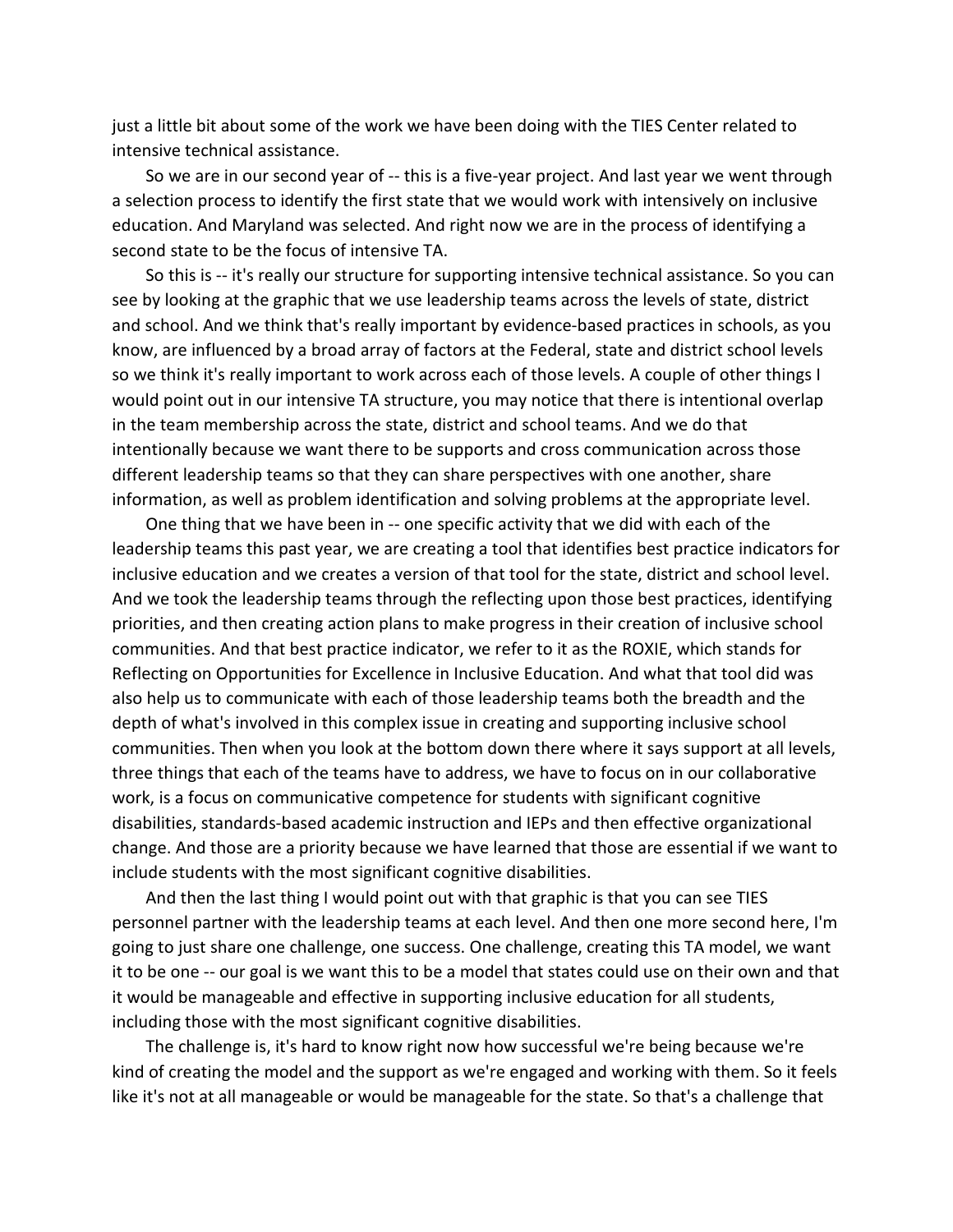we have to continue to make sure we're paying attention to.

And then one success I would share is that Maryland provided significant monetary resources to our two identified focus districts this past year, which to us really indicated a large commitment to the work of our partnership. They provided \$100,000 grant to each district to support the partnership's work with the TIES Center.

So that was my quick five minutes. And now I'm not sure who is next. But the slides will probably tell us. Community Living & Employment, who is taking that? Is that back to you, Kelly.

>> NYE-LENGERMAN: That is Kelly. This is Kelly and I am back. I am going to go really quickly through this. One of the other programmatic areas that we have at ICI is focused on Community Living & Employment. And it really represents kind of a large group of projects, not all of them are shown on here, from our project of national significance with our RISP project that looks at residential information systems data, our Research and Training Center on community living, we work as part of the PROMISE TA center in partnership with AUCD and run and support an online community group and dissemination tool called Self Advocacy Online.

And so those are just a couple of examples. One of the things that I wanted to point out in the work that we do in this particular area is across ICI and Colleen you did a nice job explaining this earlier, too, is really this sort of cycle of training, technical assistance, research policy. And the sort of cyclical cycle that we use research to inform policy. We use training to inform technical assistance. Technical assistance develops the right kinds of strategies for good research. And so within ICI holistically, there are a number of different areas that we regularly are conducting research -- funded research projects in that really drive to our expertise in specific TA areas.

Here is my little cycle of learning that I talked a little bit about. I think one of the things I would like to point out, particularly in this program area, but I would believe that it is true in our other spaces, as well, is that some of our grants and projects have planful TA. As Terri talked about they have a good plan, they have a good design. Organizations or states are making investments. But there are also many, many spaces where there's this just-in-time TA stuff that's not funded. The organization that comes to you and says we really could look for these supports or we would red light like a staff person to walk with us through this journey so we're developing the most inclusive XYZ practice.

And one of the big challenges for I think UCEDDs in general is balancing that. How do you make sure that we are meeting the needs and requirements of technical assistance as defined by the DD Act and within our mission? So what happens for some of those -- most small and large asks that are not necessarily large funded projects, I don't necessarily have the answer for that per se. I would say we really try to balance that and be mindful of the things that are more formal and funded because those are the things that help us keep the lights on but that we also don't ignore those just-in-time or sometimes unfunded asks because sometimes they lead to bigger and better things. And sometimes a little bit of support, even if it's unfunded, can go a long way.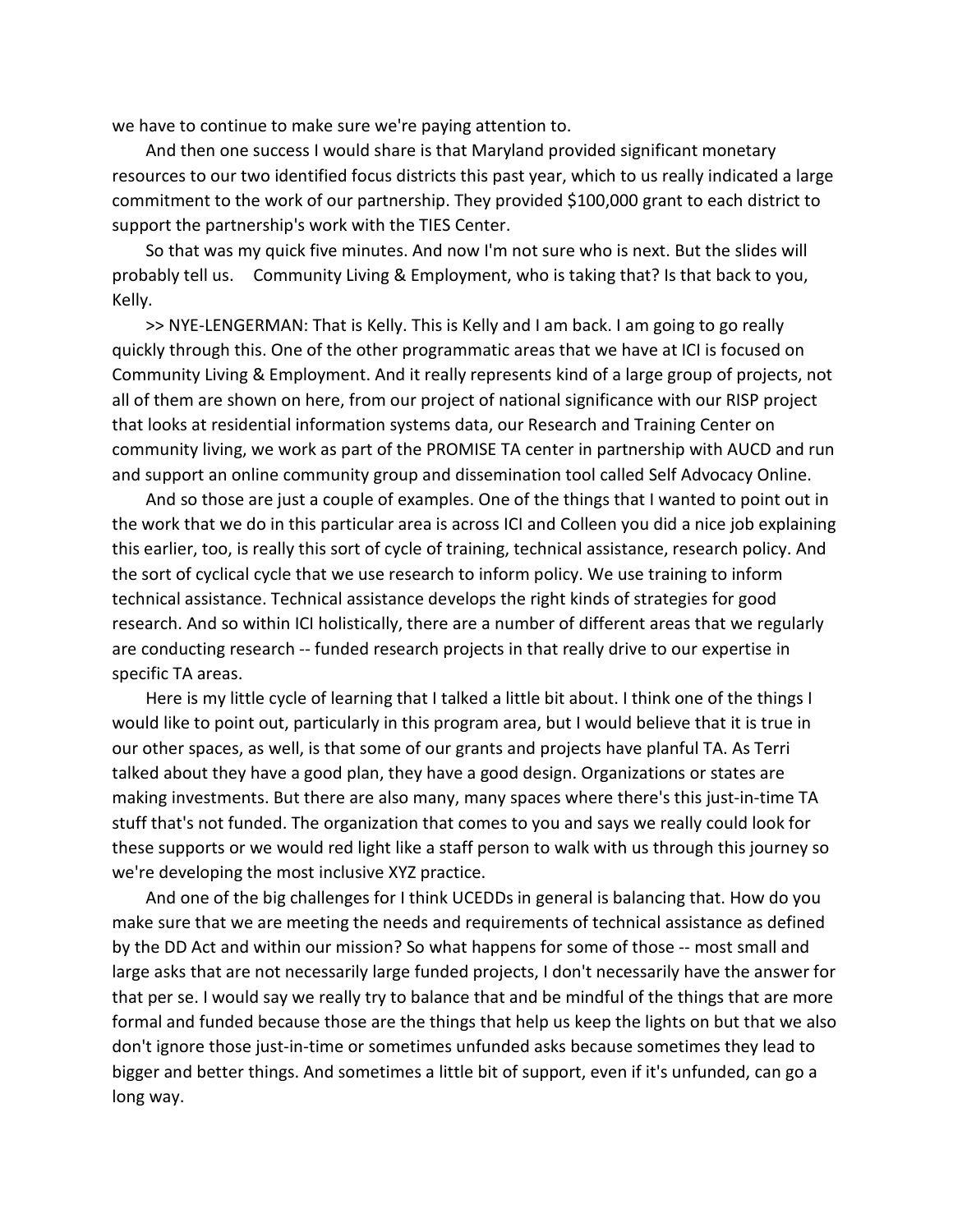So just as an example of how technical assistance also informs our training component is that using some of the technical assistance modeling that Terri has talked about and Barb is going to reference is it really informs the different types of trainings that we do related to positive support practices, person-centered thinking, DSP work, as well. So we really use that cyclical process. So I think keep technical assistance fresh and keep technical assistance relevant.

In addition, we keep track, as I know many UCEDDs do, through NIRS about how many hours of technical assistance are we doing each year? How many organizations are we touching? How does that fit with our training? And how in this particular slide here this is one way we choose to try to make impactful statements about training and technical assistance that are easy for our stakeholders or our general partners to understand what it is that we do.

A couple of other examples in the Community Living & Employment area, I mentioned Self Advocacy Online. And this is really a universal approach in the sense that it's really meant to be information, tools and resources that are accessible for all. RISP is around -- Residential Information Systems Project is really focused on helping at a high level within states to understand and better utilize information about Medicaid, residential supports for people.

And kind of going down into this intensive area here, we work with AUCD as a partner on the Promise. That stands for Promoting Readiness Of Minors In Supplemental Security Income TA center. As well as our regional cohort model of positive supports and those are dedicated similar to Terri's technical assistance projects that have -- I wouldn't necessarily say significant. But they have something associated with them so it does make them slightly easier to implement across topical areas as well as across different systems both at individual, organizational, state and Federal level. So I'm going to turn it over here to my colleague Jana who is going to talk about the work that they do related to technical assistance through the Check & Connect program.

>> FERGUSON: Thanks, Kelly. My name is Jana. And my primary role is to do training and technical assistance at ICI with Check & Connect. And Check & Connect was a program developed at ICI, a monitoring intervention used with K12 students who are showing warning signs with disengagement of school and who are at risk of dropping out. And we are the only dropout prevention intervention to show positive effects for staying in school through What Works Clearinghouse. And as part of that as we developed the program and got that recognition, we had more and more demand for training on how to implement the Check & Connect model. And so this is our training model. Starting with implementing with fidelity, which is our manual which walks folks through on how to implement the program.

Then we have our administrative training. The preparation and implementation training, which sets folks up for thinking through all of the steps that they need to do in order to implement with fidelity. We train the mentors and then a fidelity of implementation training following a year of implementation.

And so we have technical assistance embedded in each one of these as has been alluded to a few times in our presentation today. One-and-done training really isn't effective because you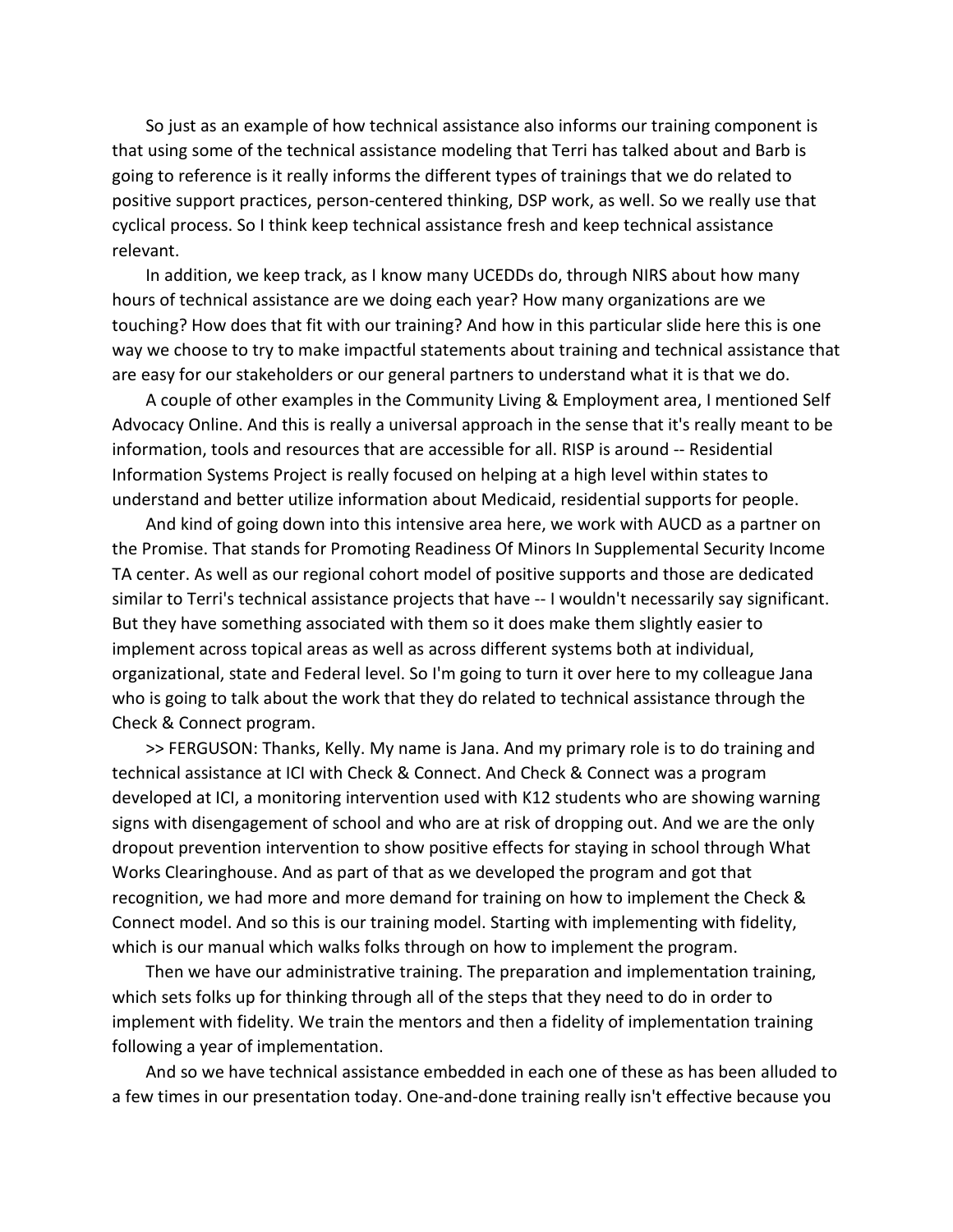get -- as much as we believe that we deliver quality training, we just know that folks are not - just cannot absorb all of the information in order to implement the program with fidelity.

And so we have a variety of different types of technical assistance that we build into each of these levels.

We exist across the nation. And internationally. But what I would really like to highlight here in the map is those states that are in yellow. And those are the ones where we have Check & Connect being implemented and supported by a state agency. And we can also include Minnesota on that map now. We've got a few more coming on board over the next few months.

But why that is really important as is we were alluding to, again, in previous conversations, we really have that topdown support put in place in these states where our state level has put that Check & Connect and their student engagement as a top priority. And so they are supporting Check & Connect across the state, not just financially, although the financial piece is very helpful. But also putting really strong structures in place in the beginning. Versus some of our sites that we just do one training, it can be a little bit more challenging to do that follow-up piece that I'll talk about in just a few minutes.

As our program is very customized, all of our technical assistance is customized, as well. So sometimes that's a specific follow-up presentation. Maybe there's other stakeholders who need more information. Helping our coordinators plan professional development to continue to support mentors. Helping to make some decisions to help move the program forward. Helping them to track data in a more meaningful way. Or other -- any other special requests or one-on-one assistance. So the majority is done via phone or web. As we are, as you saw, international.

So some of the biggest challenges we have are facilitating the time to support sites. And also that idea of I don't know what I don't know. So I think this has been, again, stated a few times that if we're very planful in TA from the beginning, that's where we're seeing more success. So if we do a training and then try to follow up and say, hey, what do you need, a lot of times people say, oh, I think we're fine. So we've been trying to increase success by doing some of these pieces.

Doing a lot of planning in advance before we even go in to do training. We are planning when the TA is going to happen. We deliver our training. Then help to -- we evaluate our training and help them to evaluate their program, review that. And then look at all of our different evaluation tools, provide sites with evaluation tools, and then say, okay, given the information that we see on your evaluations that we have set up in advance, so we're doing them multiple times throughout the year, how can we be responsive to increase our fidelity of implementation?

And with that, I will hand it over to Barb.

>> KLEIST: Thank you, Jana. [Off microphone] one of the other areas [indiscernible] direct support workforce training and technical assistance. And we do that in five areas. And here are some examples of our direct support workforce technical assistance that we provide in a variety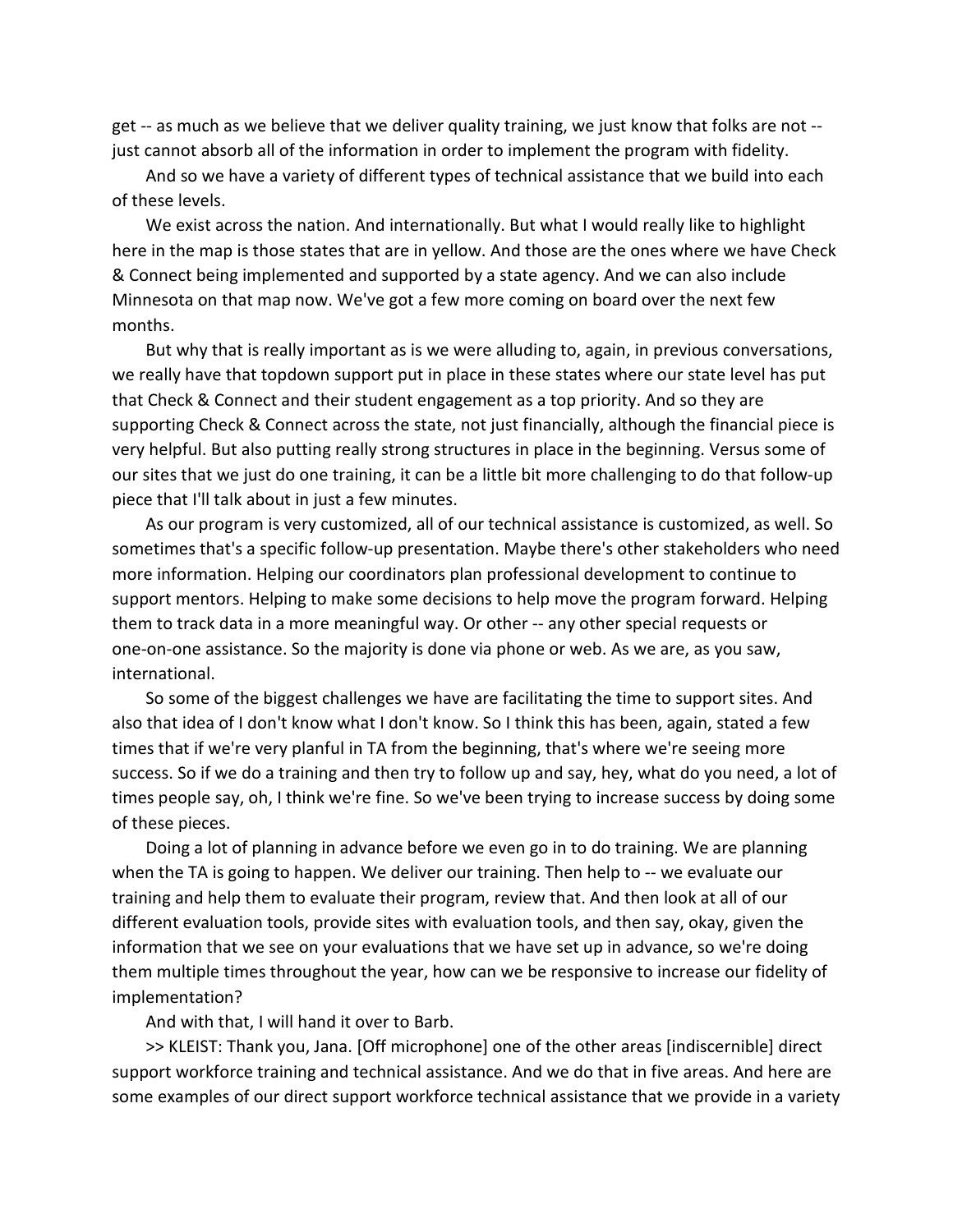of different ways. With our national partner, that's the National Association for Direct Support Professionals, working with them at a universal level to develop professional core competencies that I believe Colleen referenced. The College of Direct Support, that's one of those [indiscernible] of developing online training. And then also providing the technical assistance to help organizations and states implement training in a way that ensures fidelity and [indiscernible].

Also at a universal level in terms of workforce we are co-editors with the national frontline -- national frontline -- frontline initiative -- excuse me; Frontline Initiative newsletter. As well as the frontline supervisor competency steps.

Recently we finished a film to really try to bring broader awareness around the direct support workforce crisis system called invaluables. And we are building a technical assistance - providing technical assistance around implementing how organizations might use that film in their communities to promote the profession of direct support.

At a targeted level some of the examples of direct support technical assistance would be a number of toolkits that we have developed around products. Code of Ethics. At an intensive level we have three key projects that we've been working on.

We have several key projects in the last 20 years. But right now we are working with an organization in Tennessee to develop a comprehensive workforce data collection [indiscernible]. Research out of that. And then we will use that with fidelity and additional tools in the areas of workforce development.

I apologize, I've been advancing my slides but not on the screen.

So some examples of tools in workforce development are things like targeted marketing. Ready-made PSAs --

>> Excuse me, Barbara, can you speak up a little louder barbaric. Thank you. Is that better?

>> That is much better.

>> KLEIST: Okay. Thank you. Realistic job previews and then there are options where we have provided technical assistance to organizations to ANCOR, which is the national association for providers, we developed a customized toolkit for their members of these above tools. The Arc of the United States. And then we have also developed a guide for helping families who are using self-direction and find, choose and keep great DSPs. One of the key things about all of our technical assistance in workforce is we start with the voice of the DSP, the voice of the person being supported, and the voice of the families. That was the foundation to the thinking that we are developing our -- and providing our technical assistance.

Colleen -- our colleague, Colleen, referenced the College of Direct Support that's an online product we developed, a training product. And with that comes technical assistance. And currently there are 80 courses and 486 lessons. It offers more than 400 online instructional hours. And it's made available to organizations in 38 states and 2 countries. And since its inception currently we have about 450,000, rounding up, learners completing over roughly 8 million lessons.

And that work is guided by a national board of editors. We do -- in our workforce we spend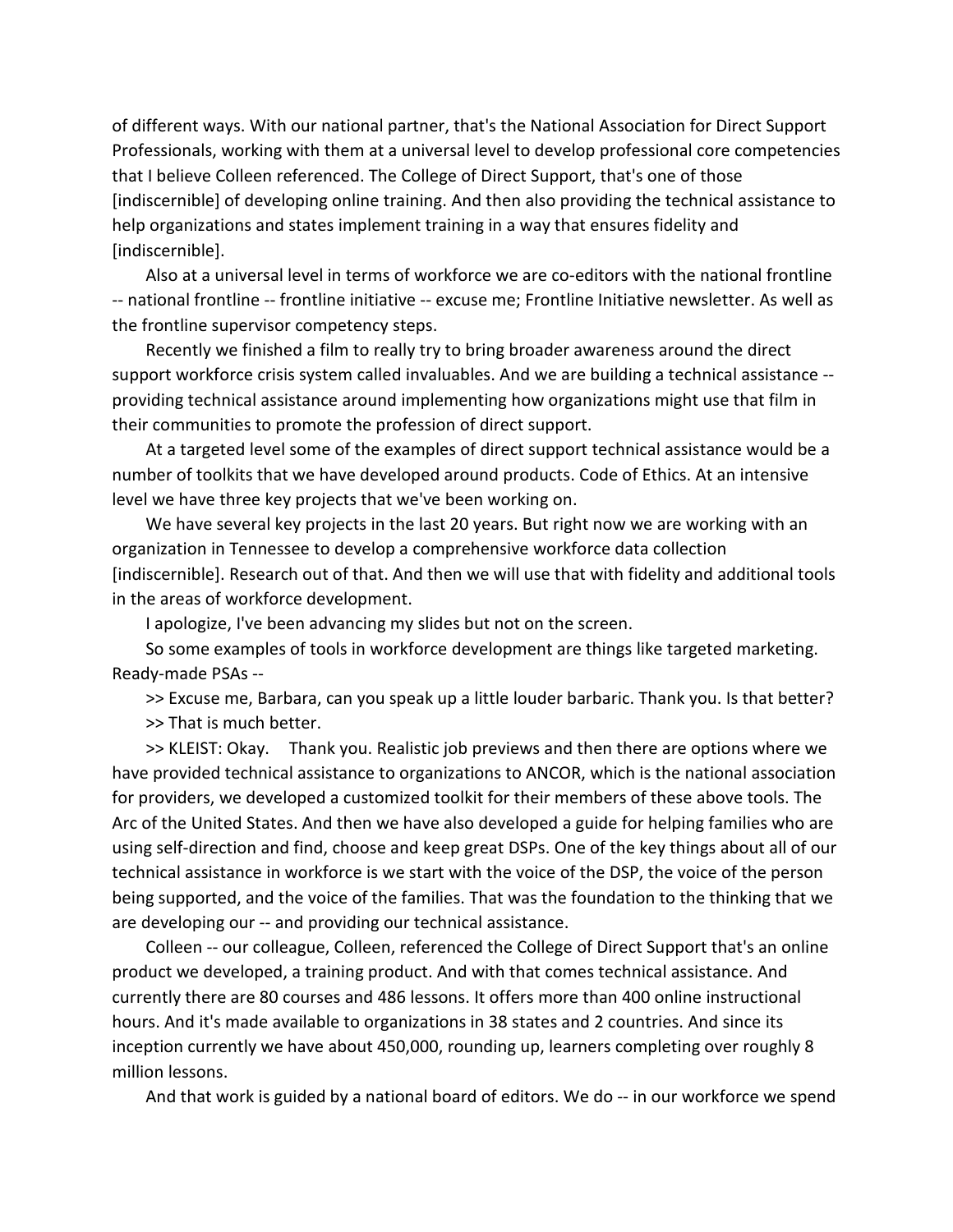a fair amount of time providing technical assistance. Again, helping organizations really think about how they want to implement training. And then also with organizations who are implementing special projects, such as apprenticeships or they may be trying to develop a career lattice or ladder program.

And then just some workforce challenges and successes. On the positive side there are - our technical assistance we provide and developing an occupational title is the Direct Support Professional. We've been surfacing in codifying core competencies. We have participated in CMS letter -- developing the CMS letter to states in the toolkit and developing datasets. Some of the challenges we continue to face are ongoing shifts in demographic changes. Wages. Turnover. Vacancies, some of the problems in the workforce also affect our work. So we focus some of our technical assistance around those challenges.

And with that, I'm going to turn it over I believe to give it back to you, Kelly.

>> NYE-LENGERMAN: It is but I'm actually going to skip over these because I would like to bring us to the end of the closing of our section because we only have a few minutes left and I wanted to give audience members an opportunity to be able to ask questions of the folks from Minnesota and questions of Colleen and AUCD. So I'm actually going to stop right there. If it's okay I'll leave that closing slide up there. But I wanted to open it up to questions or turn it back over to Anna and Luis.

>> VALDEZ: Great, thank you so much for that. We now have time for questions and answers. If you have a question please press star and pound sign on the telephone keypad and the conference call system will unmute you in the order in which you indicated you have a question.

You may also type them into the chat box below in the slides. And I will read them aloud for the presenters.

## (Standing by).

>> VALDEZ: You can also click the icon that looks like a little person raising their hand if you have a question.

Okay. So I see a question here by Becky Pretzel. Great projects. Do you answer these in NIRS as a combination of community education and TA? And how do you evaluate your TA?

>> FERGUSON: Hi, this is Jana.

>> NYE-LENGERMAN: This is Kelly and I can answer -- oh, go ahead, Jana.

>> FERGUSON: I can just answer to how I do it. I enter TA into NIRS. I don't do a combination of community and TA. I do TA and capacity building as I'm primarily building capacity within staff to continue to implement. And then do continued evaluation, two different ways of evaluating. I do a direct evaluation, so a survey. But then also I do the fidelity measures several times each year. So another piece to evaluate effectiveness of TA is that if I'm -- if I'm doing a good job, then our fidelity of implementation should be improving.

>> NYE-LENGERMAN: And this is Kelly and I would say, yes. I would say when possible, I think we try to cover as many bases as we can with our NIRS entry. So many things -- I would say many things can fall into both kind of the training side and the technical assistance side as